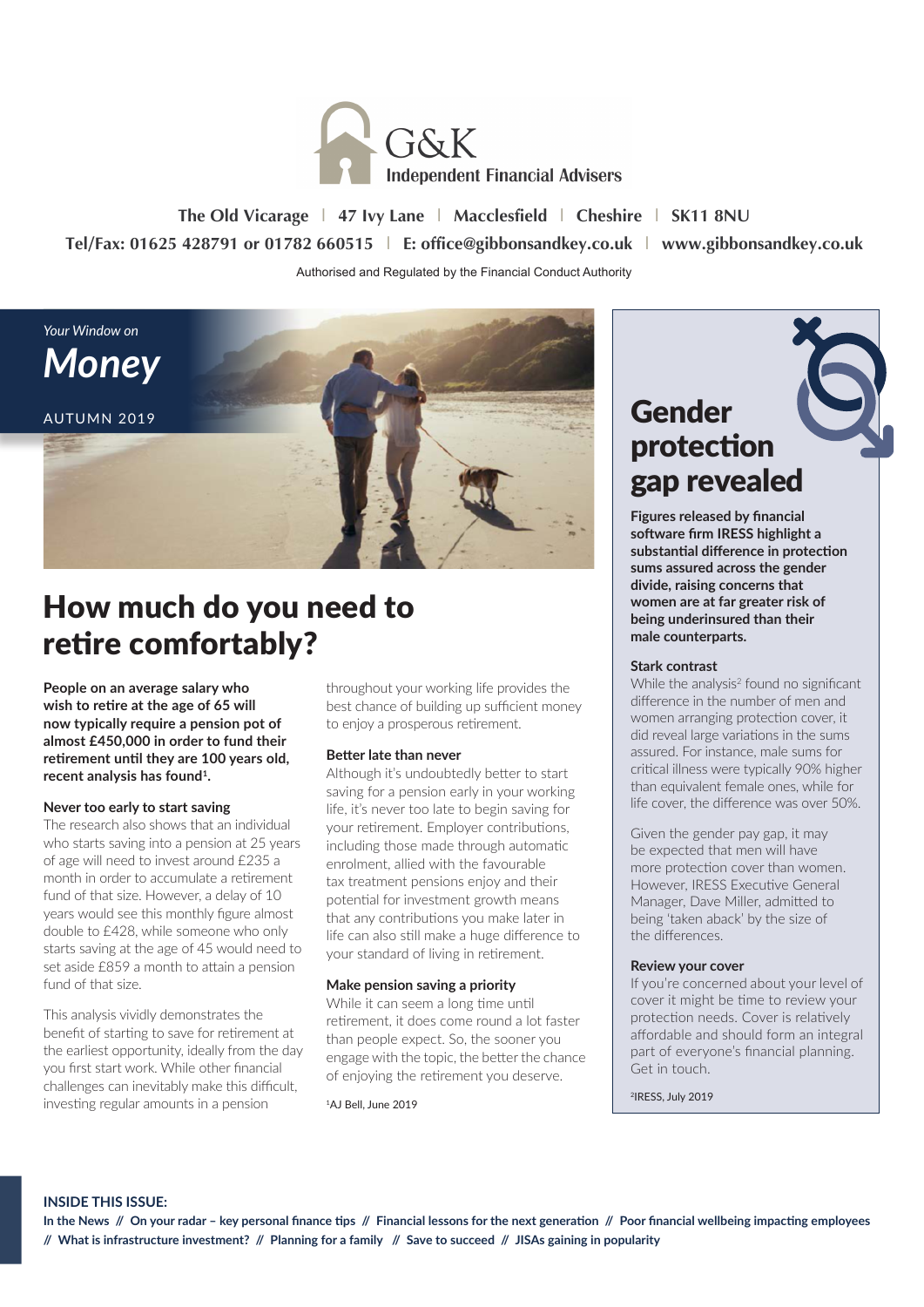

#### **CREDIT CARD DEBT AT ALL-TIME HIGH**

Bank of England statistics show the total amount of UK credit card debt now stands at a record £72.9 billion as lower interest rates have driven a decade-long consumer borrowing binge. The data also confirms, however, that a slowdown in the growth in borrowing that has been evident for the past three years has continued, suggesting people are reining in their spending.

#### **INTERGENERATIONAL GAINS STALL**

A new report by the Resolution Foundation has found that people under 30 are spending 7% less on non-housing items than the same age group spent in 20013. At the same time, over 65s' spending has risen by 37%. The report concludes that the big gains in living standards previously experienced from one generation to the next are now 'less of a given'.

#### **RUSH TO GO CASHLESS**

The rise of contactless payment continues to gather momentum with church collection plates amongst the latest to adopt new payment technology. A decline in free-to-use ATMs and ongoing bank branch closures have been key drivers of this trend amid concerns over the imminent death of cash unless action is taken to protect it.

<sup>3</sup>Resolution Foundation, June 2019



## On your radar – key personal finance tips

**Taking the time to tune in to a few key pointers can really benefit your finances, helping you plan and manage them effectively.**

#### **SAVE INTO YOUR ISA**

The ISA allowance for 2019-20 is £20,000. Don't miss this opportunity to save or invest tax-efficiently. We can help you choose the right ISA for your needs.

#### **KEEP TABS ON YOUR PENSIONS**

If you've moved jobs a few times, it's likely you've paid into several pensions. It's important to know what your entitlements are; we can advise you whether you'd be better off consolidating them.

#### **YOUR STATE PENSION AGE AND ENTITLEMENT**

If you're not sure when you'll receive yours, you can check the date and get a forecast of the amount you'll receive on the government's website https://www.gov.uk/check-state-pension

#### **YOUR HOME CONTENTS POLICY – DON'T RISK BEING UNDERINSURED**

If you don't insure your possessions for the right amount and you make a claim you could find your insurance company

reduce your payout. It may be time to increase your sum insured in line with the value of your contents.

#### **YOUR MORTGAGE RATE OF INTEREST**

With the monthly mortgage repayment often a family's largest outgoing, it's important to review your mortgage, as there may be a better deal to be had by remortgaging, especially if you're currently paying interest at your lender's standard variable rate.

*The value of investments can go down as well as up and you may not get back the full amount you invested. The past is not a guide to future performance and past performance may not necessarily be repeated.*

*As a mortgage is secured against your home or property, it could be repossessed if you do not keep up mortgage repayments.*

*The ISA allowance for 2019–20 is £20,000. Don't miss this opportunity to save or invest tax-efficiently. We can help you choose the right ISA for your needs.*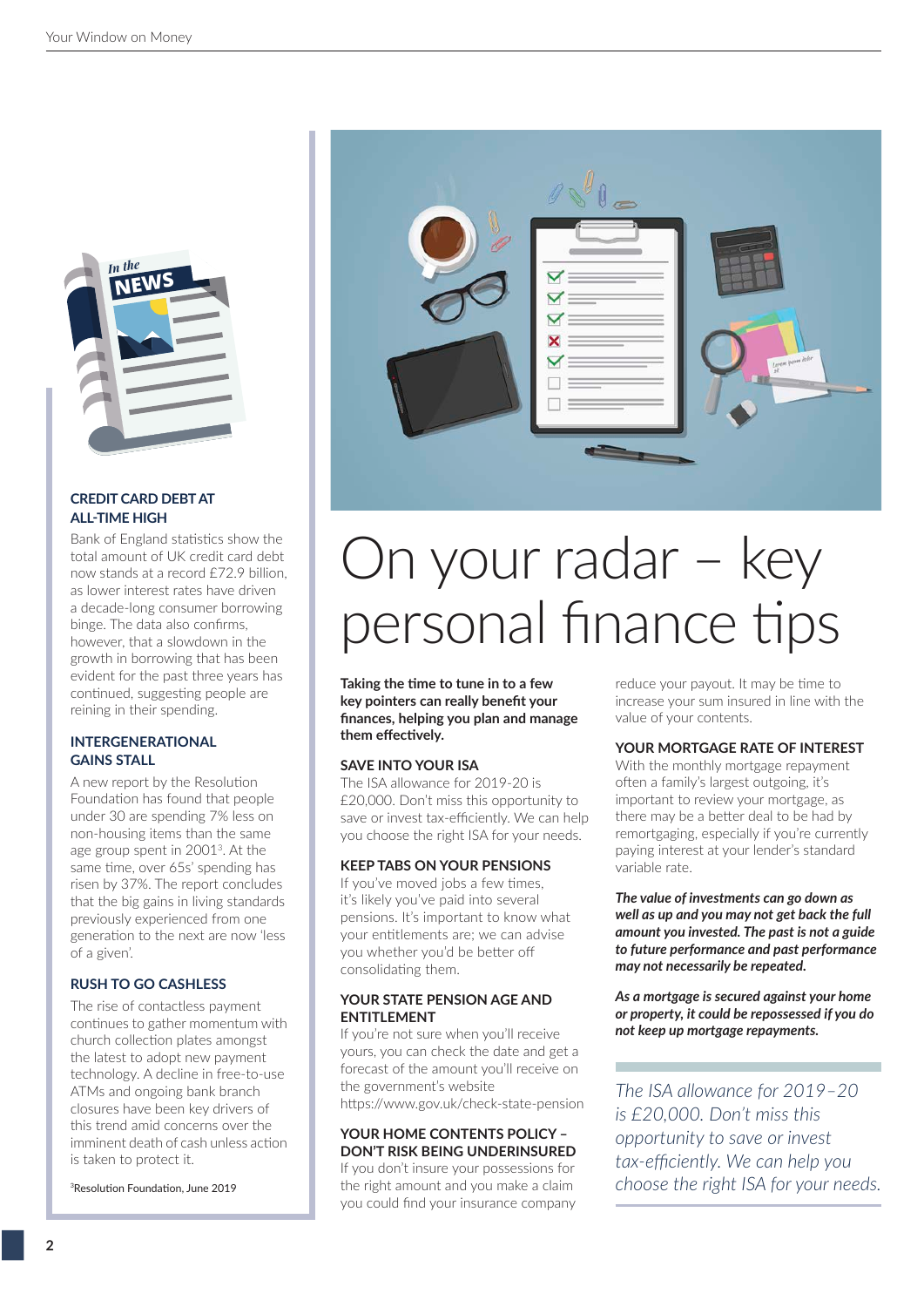# Financial lessons for the next generation

**Passing money from one generation to the next can be a difficult issue for parents, particularly when it comes to ensuring children are ready to take on the responsibility of handling family wealth. However, while discussions about money can be uncomfortable, the key to instilling financial responsibility undoubtedly centres on education and communication.**

#### **Sooner rather than later**

Although each individual family's dynamics and circumstances will be different, the best course of action is typically to begin the process at an early age. This involves talking about a variety of age-appropriate topics in order to initiate and simplify the financial education process.

During their school years, for example, discussions may focus on basic money management skills with reference to pocket money and introducing concepts such as 'saving'. When children are studying at university, the emphasis will shift to applying financial concepts such as budgeting and also introducing other ideas such as investment principles.

#### **Expanding the scope**

Once your children start their careers, they will require more in-depth knowledge and advice on specific issues such as investing, pensions and taxation. Other topics for discussion may include charitable-giving options, and a range of financial concepts such as mortgages, trusts and Wills.

The final phase usually takes place when your children are in their forties and involves preparing them for financial leadership. This is likely to include discussions about the wealth-transfer process and future plans relating to how family assets are to be divided.

#### **Increasing importance**

In many ways, today's youngsters face greater financial challenges than their parents or grandparents. And this increasing burden of financial responsibility inevitably heightens the need to make the transfer of family wealth as smooth and successful as possible.

### *What is infrastructure investment?*

**Investment in infrastructure has grown in popularity over the years, but what does it actually mean? Essentially, infrastructure refers to the basic systems and services that a country needs to function, and includes energy, transportation and communication networks. So, it includes the roads you drive on, the airports you fly to and from, and the mobile phone masts that enable us to receive and make calls. These infrastructure systems, which require large initial investments, are essential for enabling productivity in any modern economy.**

As you would imagine, capital outlays for these infrastructure projects can be considerable, prompting financially constrained governments to turn towards the private sector to provide funding.

Infrastructure is generally regarded as a defensive asset class, which has a low correlation to other assets. Some companies and individuals like to invest in infrastructure funds for their defensive characteristics, such as funds involved in transportation or water infrastructure.

*The value of investments can go down as well as up and you may not get back the full amount you invested. The past is not a guide to future performance and past performance may not necessarily be repeated.*

## Poor financial wellbeing impacting employees



**Do you spend much time fretting about money? If your finances cause you sleepless nights, you're certainly not alone. With mental health and wellbeing increasingly under the spotlight, financial worries are a big contributor, including for those in steady employment.**

A Financial Wellbeing Index<sup>4</sup>, assessing the financial wellbeing of UK employees, reveals a large number of UK employees are suffering from money worries, with over three quarters (77%) of the workforce saying that money worries impact them at work. This figure was even higher for millennials at 87%.

It seems that over a third (34%) of people are not financially prepared for a loss of income or unforeseen costs. Although one of the biggest money worries was coping financially if they lost their job, only 8% of employees have purchased an income protection product.

A large part of financial wellbeing is having the confidence that you can achieve your financial goals. It was therefore surprising to find that 55% of employees do not have a financial plan and 76% don't know what tax allowances and reliefs are available to them or have some awareness but are not sure if they are taking advantage of them.

4Close Brothers, Mar 2019